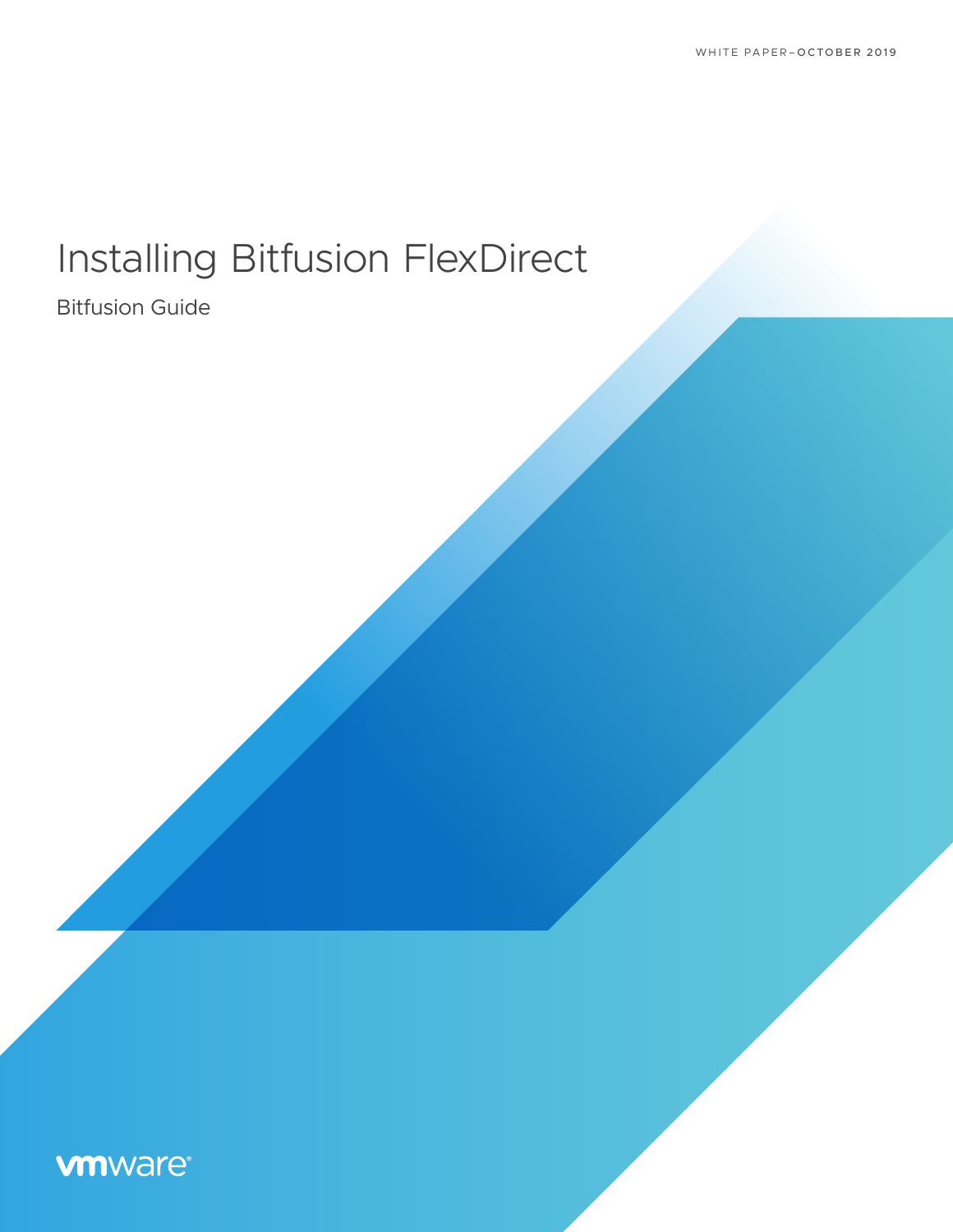#### Table of Contents

| Prerequisites                           | 3 |
|-----------------------------------------|---|
| License Key                             | 3 |
| Installing FlexDirect                   | 3 |
| <b>Upgrading FlexDirect</b>             | 5 |
| Command                                 | 5 |
| Installed Files and Configuration Files |   |

## **vmware®**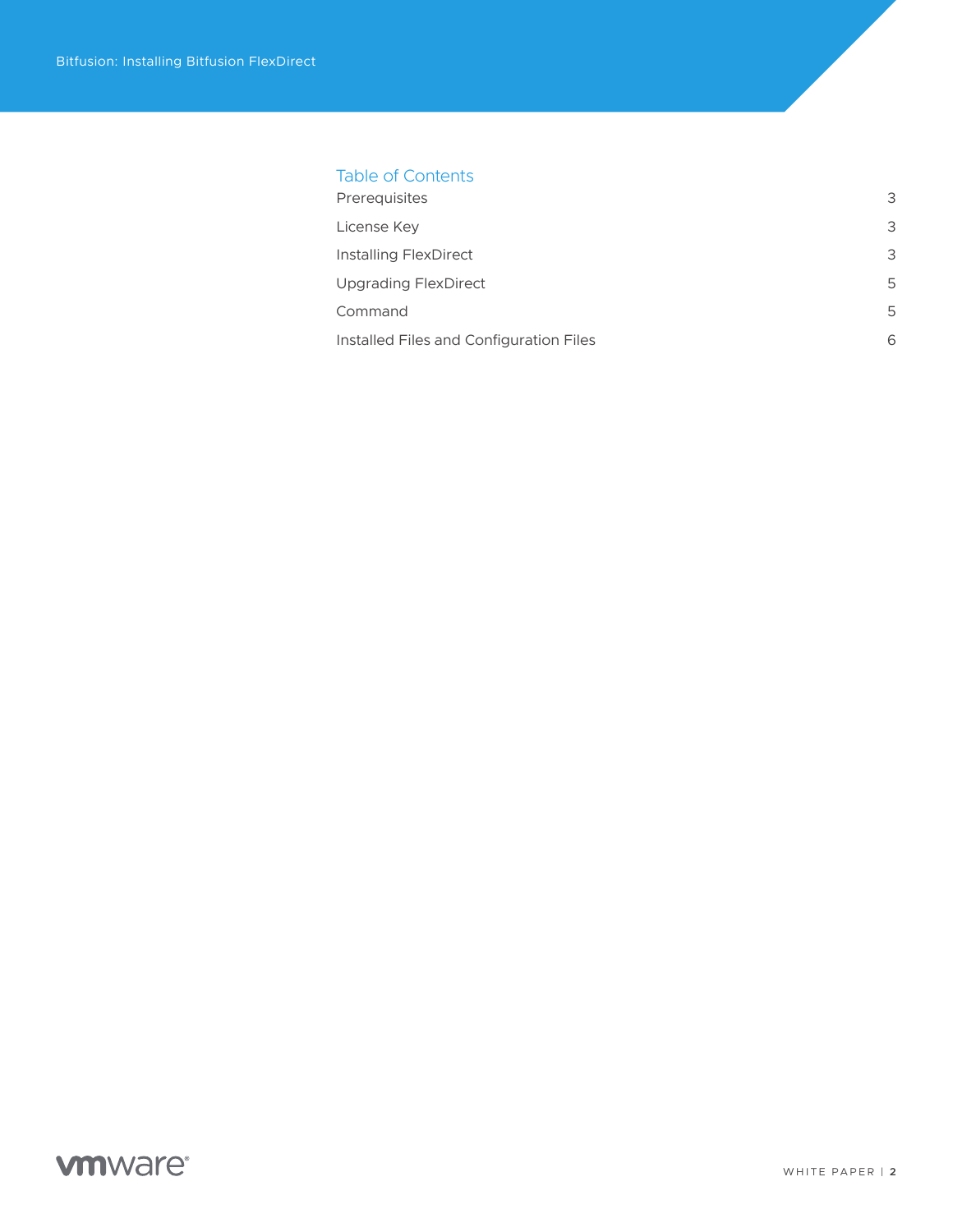#### <span id="page-2-0"></span>**Prerequisites**

Review *[System Requirements](https://www-review.vmware.com/solutions/business-critical-apps/hardwareaccelerators-virtualization.html
)* for running FlexDirect as remote and partial GPU configuration. CUDA libraries (plus CUDNN and CUBLAS libraries if you are using them) should be installed on CPU Client nodes, but the GPU driver only needs to be installed on the GPU Server nodes.

#### NOTE ON HEALTH CHECK RESULTS

**FATAL** issues will have a direct impact on the virtualization functionality **MARGINAL** issues can affect performance and scaling

#### License Key

*[Contact us](mailto:askbitfusion%40vmware.com?subject=)* to get your license key from your Bitfusion sales or support representative.

You will need to have the license key ready during installation of FlexDirect.

#### Installing FlexDirect

To install, download our installation script at getfd.bitfusion.io. You will use the binaries only option on your client machines (CPU-only) and one of another set of options on your GPU nodes—the options for the GPU nodes are mutually exclusive. Here are the commands for a CPU-only server:

```
Client (CPU only) Server Installation
# Download the install script.
wget -O installfd https://getfd.bitfusion.io
# Run install with option for client mode (just the binaries).
sudo bash installfd -- -m binaries
# Answer 'y' on installing any dependencies.
# Initialize the license.
sudo flexdirect init
# Accept the EULA.
# Enter your license key at prompt (issued by your representative at Bitfusion).
```
And here are the commands for the SRS option (virtualization services) for a GPU server. If you use this option, do not then install the FDA or FDM options as they will simply replace the SRS option you previously installed.

#### GPU Server Basic Service Installation

# Download the install script. wget -O installfd https://getfd.bitfusion.io # Run install with option for FlexDirect service mode, a systemd service. sudo bash installfd -- -m srs # Answer 'y' on installing any dependencies, unless you have reason to install yourself. # Answer 'y' on starting the service (background daemon listening for GPU requests) if you already have a license on the server, otherwise 'n.' # Initialize the license. sudo flexdirect init # Accept the EULA. # Enter your license key at prompt (issued by your representative at Bitfusion).

## mware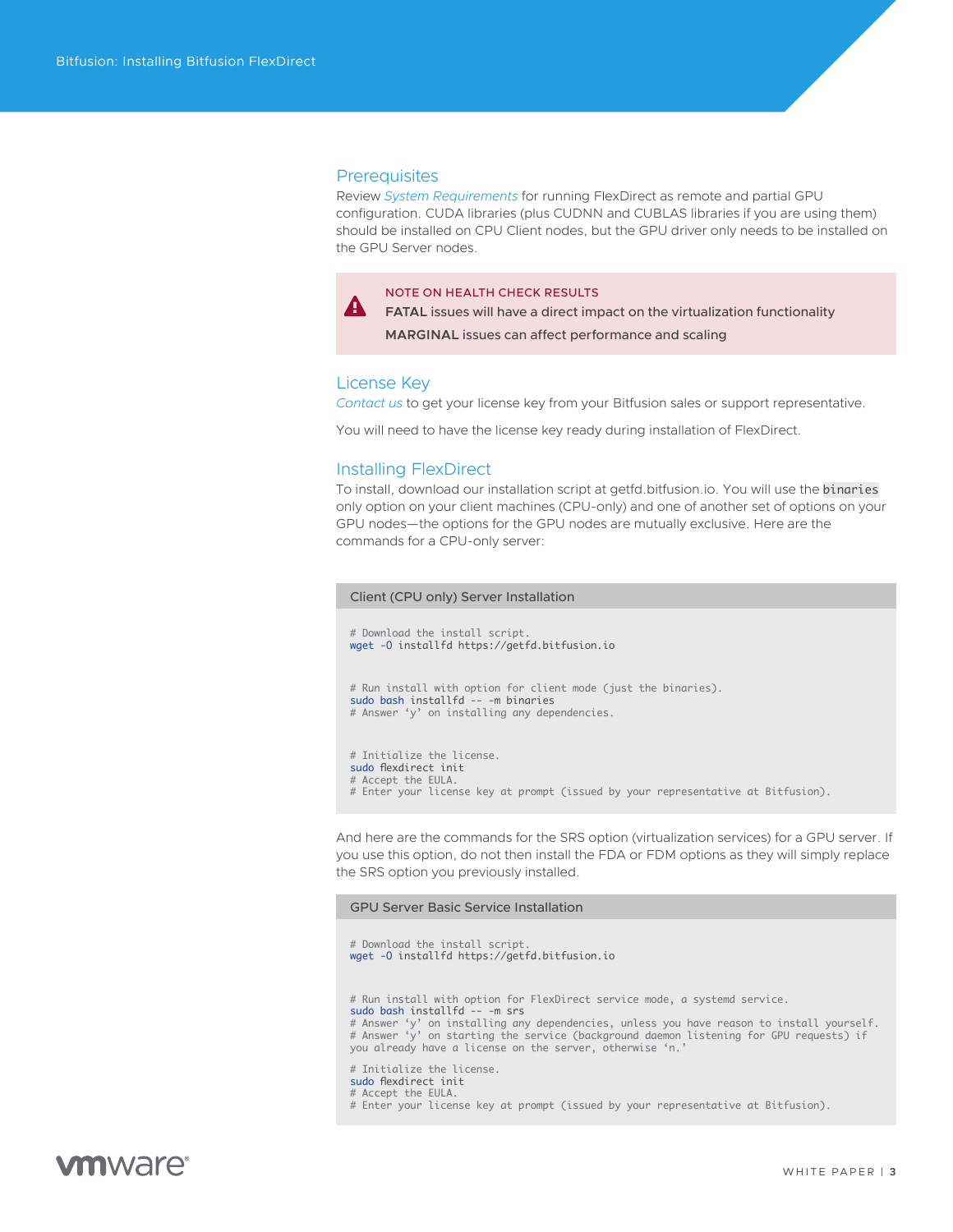Here are the commands for installing the FlexDirect Manager (FDM) option for a GPU server. If you use this option, do not then install the SRS or FDA options as they will simply replace the the FDM option you previously installed. FlexDirect Manager provides management services in addition to all the virtualization services in the SRS option.

#### GPU Server FlexDirect Manager Installation

| # Download the install script.<br>wget -O installfd https://getfd.bitfusion.io                                                                                                                                                                                                                                                                           |
|----------------------------------------------------------------------------------------------------------------------------------------------------------------------------------------------------------------------------------------------------------------------------------------------------------------------------------------------------------|
| # Run install with option for FlexDirect manager mode, a systemd service.<br>sudo bash installfd -- -m fdm<br># Answer'y'on installing any dependencies, unless you have reason to install yourself.<br># Answer'y'on starting the service (background daemon listening for GPU requests) if<br>you already have a license on the server, otherwise 'n.' |
| # Initialize the license.<br>sudo flexdirect init<br># Accept the EULA.<br># Enter your license key at prompt(issued by your representative at Bitfusion).                                                                                                                                                                                               |

Here are the commands for installing the FlexDirect Analytics (FDA) option for a GPU server. If you use this option, do not then install the SRS or FDM options as they will simply replace the the FDA option you previously installed. FlexDirect Analytics is a service that gathers and plots GPU utilization statistics. It does not offer GPU virtualization services; instead, it helps you to evaluate if such services would be valuable.

#### GPU Server FlexDirect Analytics Installation

# Download the install script. wget -O installfd https://getfd.bitfusion.io # Run install with option for flexdirect analytics mode, a systemd service. sudo bash installfd -- -m fda # Answer 'y' on installing any dependencies, unless you have reason to install yourself. # Answer 'y' on starting the service (background daemon analyzing GPU use).

# FDA does not require a license.

In these examples, we have named the local copy of the install script, installfd. This scripts retrieves a tar file for your OS, extracts its contents and then runs a second-stage install file which was one of files extracted. The second-stage install file can also take arguments, and you have the option of giving them to installfd to be passed through. Just list them after the -- separator.

In the examples above, we have passed through a 'mode' argument. In the case of client servers we pass, -m binaries, because they have no GPUs and do not need to launch a FlexDirect service (under systemd) to respond to GPU requests. In the case of GPU servers with basic FlexDirect service we pass -m sys, which does launch a FlexDirect service to respond to requests to use the GPUs. In the case of GPU servers with FlexDirect Manager service, we pass -m fdm, which provides management services in addition to the basic FlexDirect service.

If you do not supply the mode argument, you will be prompted to choose one during the install.

You may also pass the -s option through to the second-stage installer for a silent install. It will not prompt you about installing dependencies nor about the starting a service, but assumes your answer is 'yes.'

To see the help menu for other options, pass through the -h option.

## **vm**ware<sup>®</sup>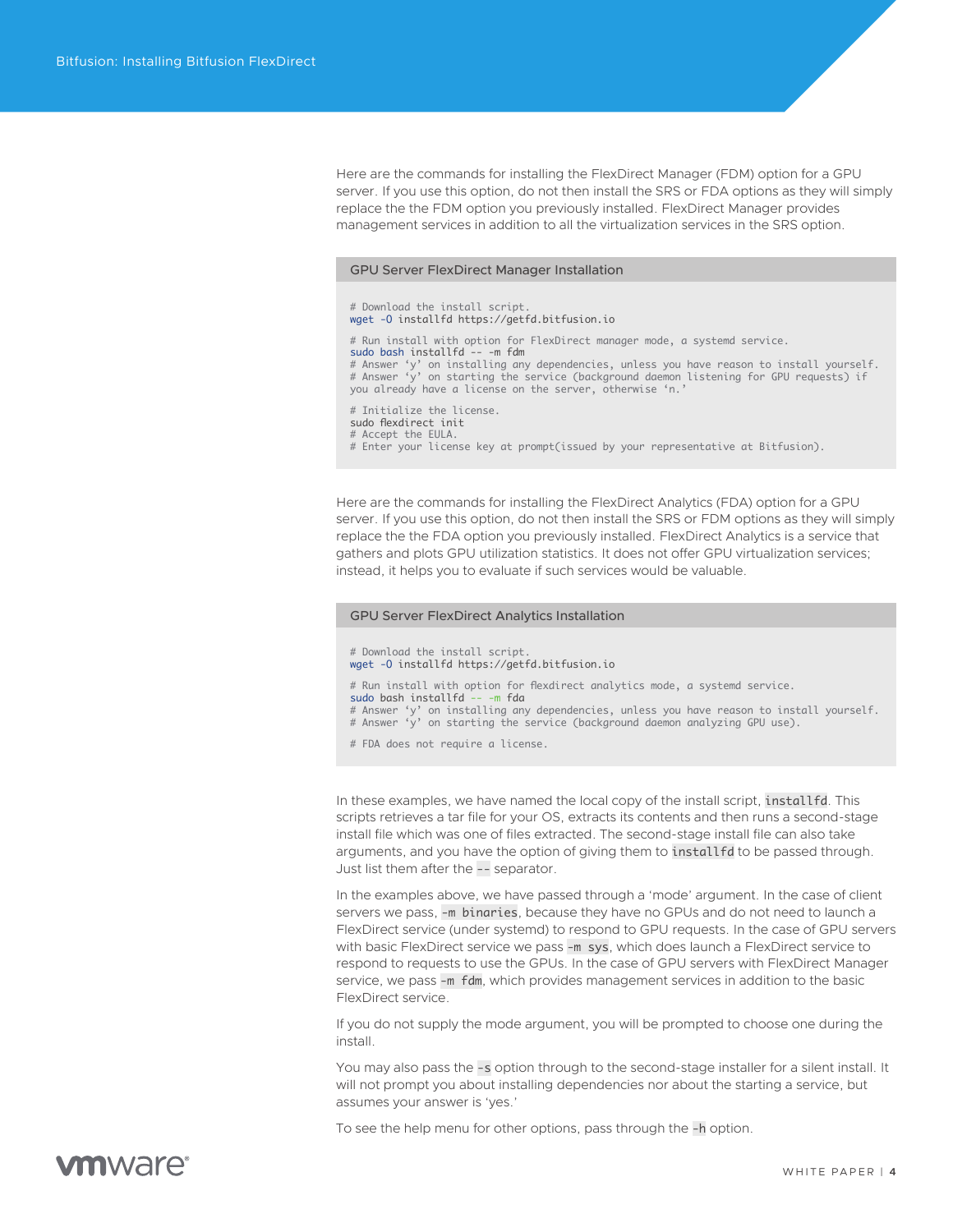#### <span id="page-4-0"></span>Finishing the Installation

Ensure you have a valid license (except for FDA) and that the service is running.

#### License and Starting the Service

# Verify your license. If all is well, it will report the number of nodes you have licensed and how many days remain. Example output is shown. # No license is needed for FDA. \$ flexdirect license Getting license status... 5 out of 5 nodes in use. 25 days left in trial. # Check the status of the service if it is not active, then start and recheck. \$ sudo systemctl start flexdirect • flexdirect-manager.service - Start FlexDirect Manager Loaded: loaded (/lib/systemd/system/flexdirect-manager.service; enabled; vendor preset: enabled) Active: inactive (dead) since Mon 2019-03-04 19:43:16 IST; 12s ago \$ systemctl status flexdirect • flexdirect-manager.service - Start FlexDirect Manager Loaded: loaded (/lib/systemd/system/flexdirect-manager.service; enabled; vendor preset: enabled)

Active: active (running) since Thu 2019-02-28 16:20:20 IST; 4 days ago

Please contact us at *[askbitfusion@vmware.com](mailto:askbitfusion%40vmware.com?subject=)* if there are any issues.

#### Upgrading FlexDirect

After the initial installation, FlexDirect can be upgraded with the upgrade command. By default, the upgrade command will install the latest stable release. The upgrade command also accepts an argument to specify a specific release (whether earlier or later than your current version). We do not recommend using the upgrade command for releases prior to fd-1.11.4. Default and specific commands are shown below:

#### Upgrading FlexDirect

# Upgrade to the latest stable release. sudo flexdirect uparade # Install release v 1.11.5. sudo flexdirect upgrade -v 1.11.5

#### Command

After FlexDirect is successfully installed, you will find the command in /usr/bin.

FlexDirect Location

\$ which flexdirect /usr/bin/flexdirect

Please note that the FlexDirect service (including FlexDirect Manager) assumes it owns and can schedule the GPUs. Do not mix use-cases by having some end-users using FlexDirect Services and others running GPU applications without FlexDirect. This will lead to conflicts. Please see the *[Usage](https://www-review.vmware.com/solutions/business-critical-apps/hardwareaccelerators-virtualization.html)* guide if you want to launch the FlexDirect Service with ownership of a subset of the available physical GPUs.

## mware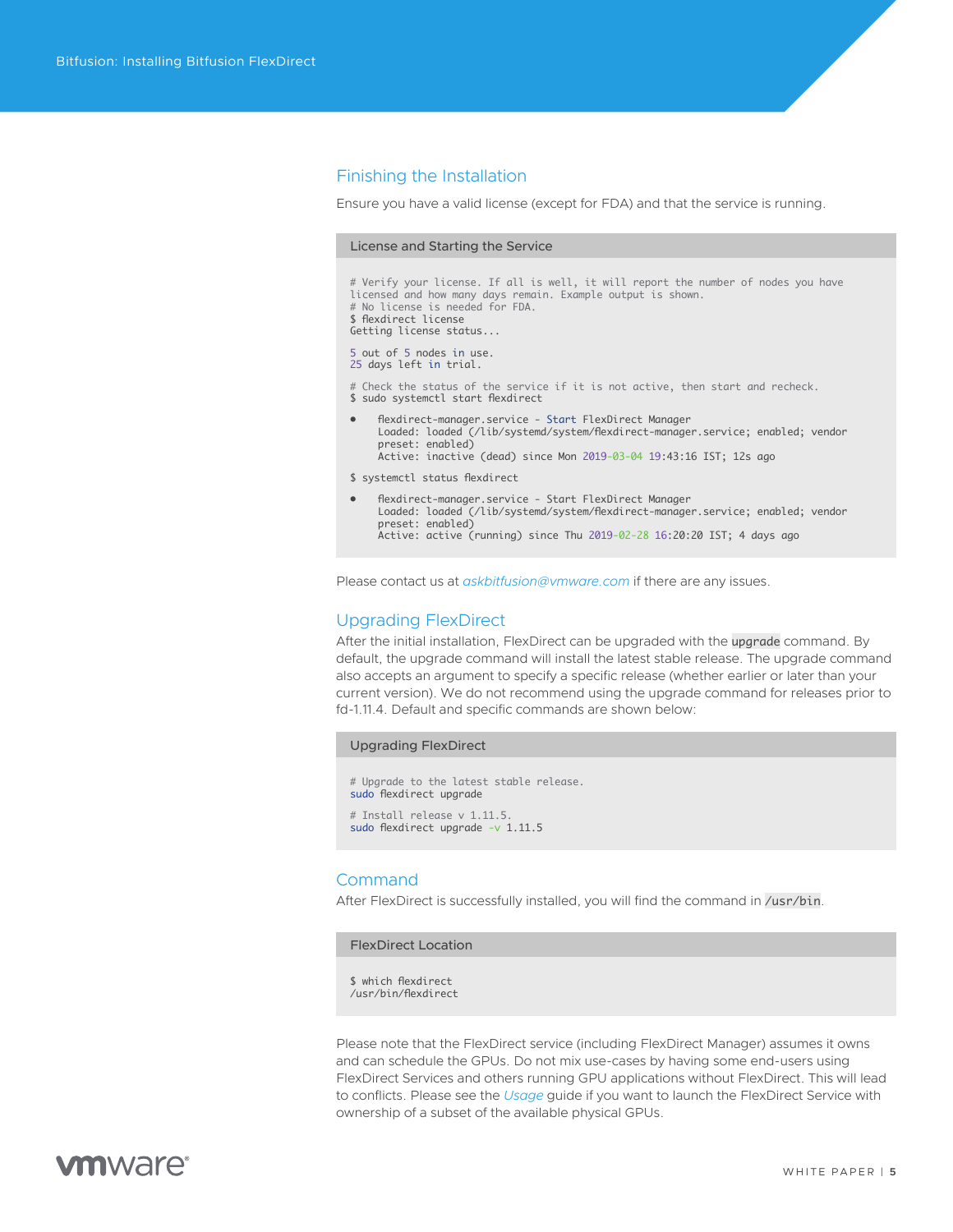| <b>DIRECTORY</b>                                            | <b>CONTENTS</b>                   | <b>COMMENTS</b>                                                                                                                                                                                                                                                     |
|-------------------------------------------------------------|-----------------------------------|---------------------------------------------------------------------------------------------------------------------------------------------------------------------------------------------------------------------------------------------------------------------|
| /usr/bin                                                    | flexdirect<br>flex-docker         | FlexDirect is the single<br>executable for low-level and<br>high-level GPU virtualization<br>functionality on both the client-<br>and server-side.                                                                                                                  |
| /opt/bitfusionio/lib/<br>x86_64-linux-gnu/<br>bitfusion/bin | dispatcher<br>cuda-server<br>etc. | These are processes launched<br>by FlexDirect to communicate<br>with client applications.<br>These sit at a core-level (below<br>the low-level) functionality and<br>will only be used by customers<br>integrating Bitfusion technology<br>into their own products. |
| ~/.bitfusionio                                              | servers.conf<br>Pol.              | • This is the default location for<br>FlexDirect log files.<br>• This is the high-precedence<br>location for servers, conf<br>(which lists the addresses of<br>the GPU servers in the pool).                                                                        |
| /etc/bitfusionio                                            | $\sqrt{C}$<br>servers.conf        | • This is the default location for<br>the FlexDirect license files<br>(created when you run<br>flexdirect init).<br>• This is the low-precedence<br>location for servers.conf<br>(which lists the addresses of<br>the GPU servers in the pool).                     |

### <span id="page-5-0"></span>Installed Files and Configuration Files

## **vmware®**